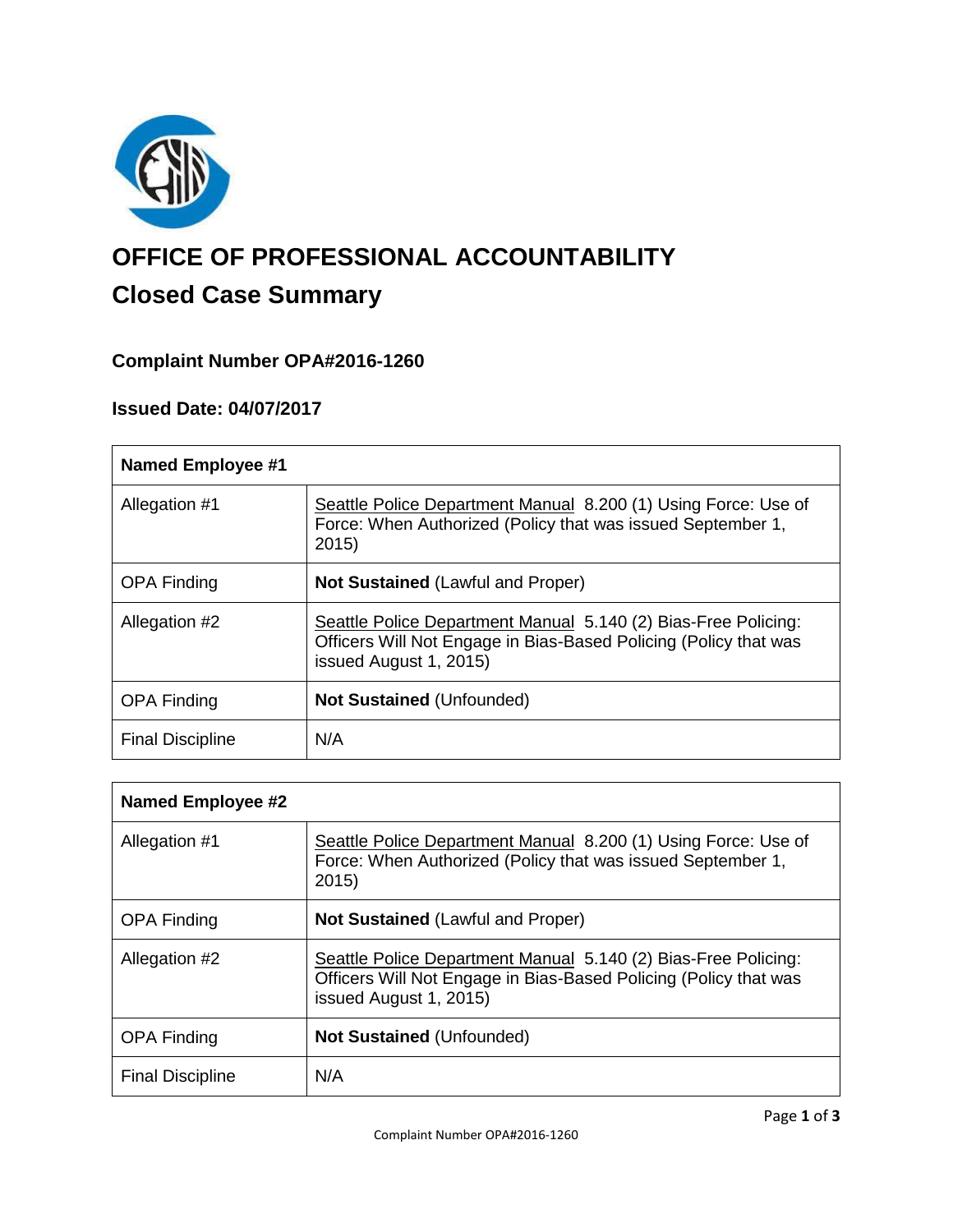| <b>Named Employee #3</b> |                                                                                                                                                              |
|--------------------------|--------------------------------------------------------------------------------------------------------------------------------------------------------------|
| Allegation #1            | Seattle Police Department Manual 8.200 (1) Using Force: Use of<br>Force: When Authorized (Policy that was issued September 1,<br>2015                        |
| <b>OPA Finding</b>       | <b>Not Sustained (Lawful and Proper)</b>                                                                                                                     |
| Allegation #2            | Seattle Police Department Manual 5.140 (2) Bias-Free Policing:<br>Officers Will Not Engage in Bias-Based Policing (Policy that was<br>issued August 1, 2015) |
| <b>OPA Finding</b>       | <b>Not Sustained (Unfounded)</b>                                                                                                                             |
| <b>Final Discipline</b>  | N/A                                                                                                                                                          |

# **INCIDENT SYNOPSIS**

The Named Employee contacted the subject in a stairwell.

# **COMPLAINT**

The complainant alleged that the Named Employees roughed him up when they arrested him. The Complainant made statements such as "Black Lives Matter" and "I'm black" to the screening supervisor.

# **INVESTIGATION**

The OPA investigation included the following actions:

- 1. Review of the complaint memo
- 2. Review of In-Car Videos (ICV)
- 3. Search for and review of all relevant records and other evidence
- 4. Interview of SPD employee

# **ANALYSIS AND CONCLUSION**

The preponderance of the evidence from this investigation showed that Named Employees #1, #2, and #3 used only de minimis force in controlling and assisting with handcuffing the complainant. This force was reasonable, necessary and proportional given that the complainant was being arrested for a warrant and violation of a No Contact Order, and had offered initial minor muscle tension resistance to being handcuffed. The evidence supported the conclusion that any pain or injuries suffered by the complainant were not a result of the force used by the officers, but most likely resulted from the complainant falling or dropping from a second story window.